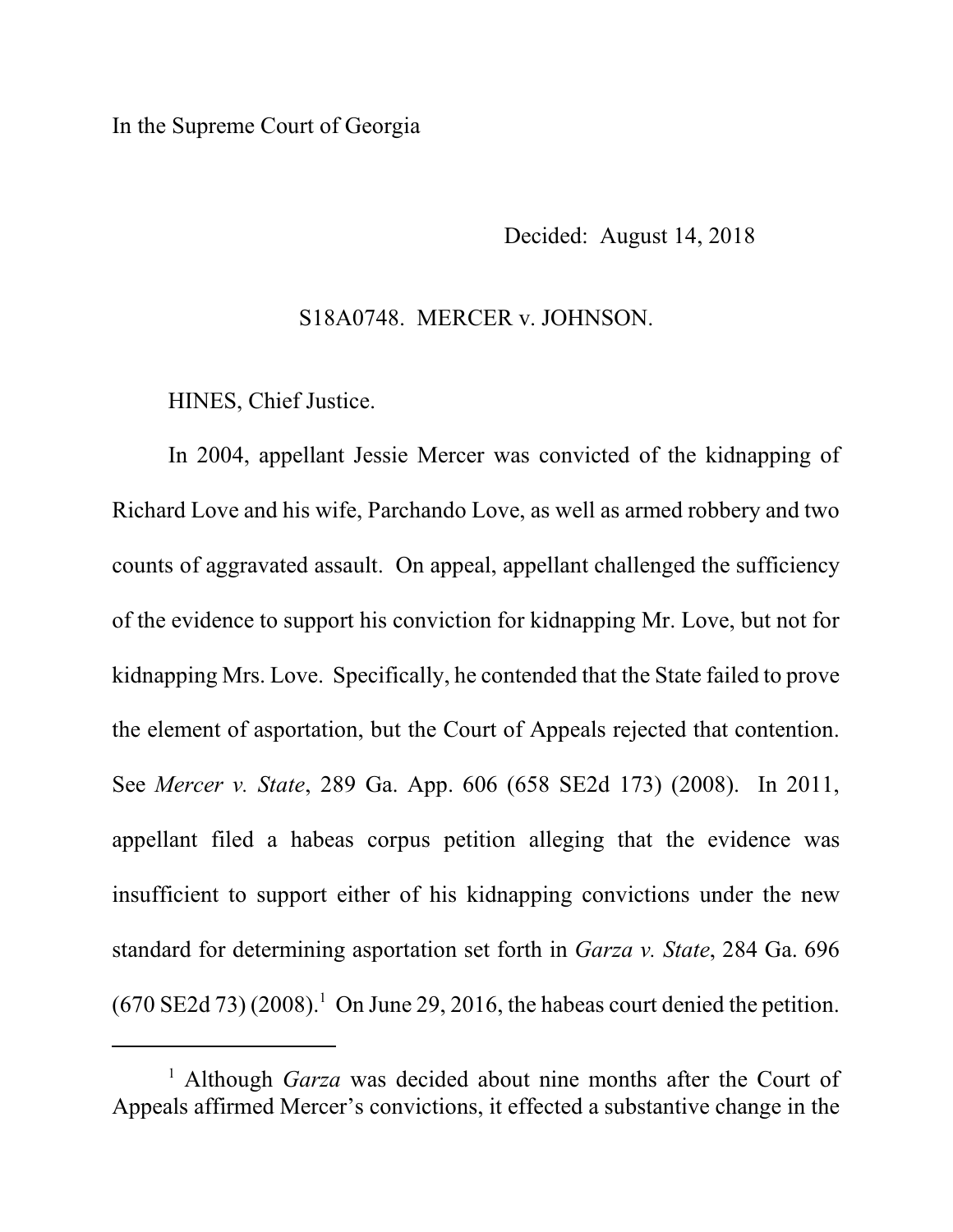We subsequently granted appellant's application for a certificate of probable cause to appeal and now reverse the habeas court's judgment.

1. Under *Garza*, a court considers four factors in determining whether the movement of the victim constitutes asportation sufficient to sustain a kidnapping conviction. Those factors are:

(1) the duration of the movement; (2) whether the movement occurred during the commission of a separate offense; (3) whether such movement was an inherent part of that separate offense; and (4) whether the movement itself presented a significant danger to the victim independent of the danger posed by the separate offense.

*Gonzalez v. Hart*, 297 Ga. 670, 672 (777 SE2d 456) (2015). "These factors are

considered as a whole; it is not necessary that all four factors weigh in favor of asportation." *Peoples v. State*, 295 Ga. 44, 49 (2) (757 SE2d 646) (2014). "What must be kept in mind is the purpose of the *Garza* test, which is to determine whether the movement in question served to substantially isolate the victim from protection or rescue, the evil which the kidnapping statute was

law for determining asportation and thus applies retroactively to appellant's habeas case. See *Sellars v. Evans*, 293 Ga. 346, 347, n. 1 (745 SE2d 643) (2013). *Garza*, however, has been superceded by statute for kidnapping offenses committed on or after July 1, 2009. See OCGA § 16–5–40; *Hammond v. State*, 289 Ga. 142, 143, n. 2 (710 SE2d 124) (2011).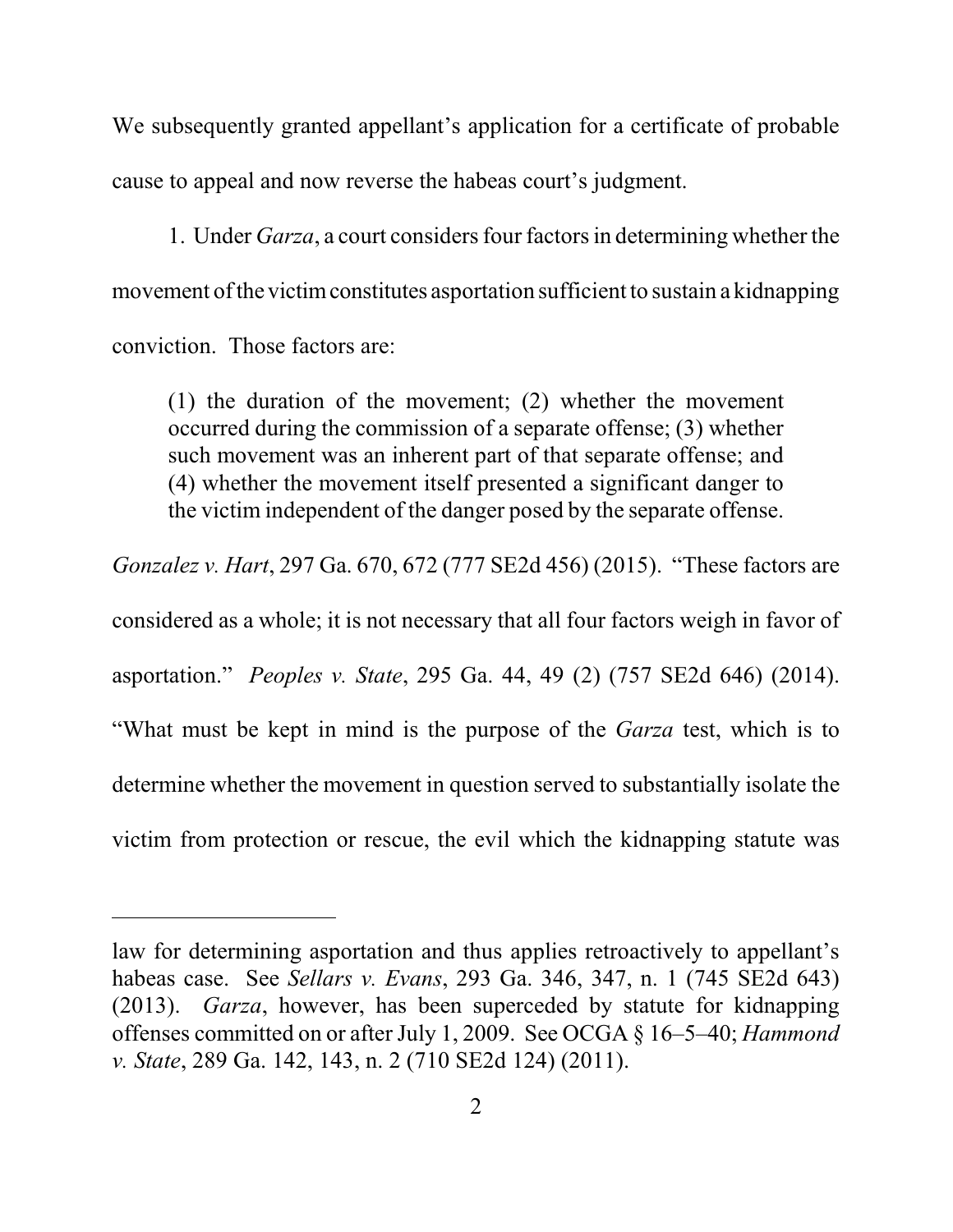originally intended to address." *Gonzalez,* 297 Ga. at 672.

2. With these principles in mind, we turn now to the evidence of the movement of the Loves and whether it is sufficient to establish asportation for the two kidnapping convictions. The evidence shows that three armed intruders, including appellant and Rasaul Rayshad, 2 broke into the Loves' home on the night of January 26, 2004, and then went upstairs and entered their bedroom. See *Mercer*, 289 Ga. App. at 606. They pointed handguns at the Loves, placed both of them on the floor, and taped up their arms and legs. See id. at 606-607. Mrs. Love had turned on an alarm before the intruders entered the bedroom, and the intruders pulled her up and pushed her against an aquarium in order to have her turn off the alarm.

The driver of the intruders' get-away car said that the intruders went to the Loves' house to collect money that the Loves owed Rayshad. The Loves sold cars for a living and, either the day of the intrusion or shortly before it, they sold

<sup>&</sup>lt;sup>2</sup> Rayshad was tried separately from appellant and was convicted, among other crimes, of two counts of kidnapping the Loves. The Court of Appeals decided Rayshad's appeal about a month after our *Garza* decision. Applying *Garza*, the court reversed both of the kidnapping convictions. See *Rayshad v. State*, 295 Ga. App. 29, 33-34 (1) (b) (670 SE2d 849) (2008).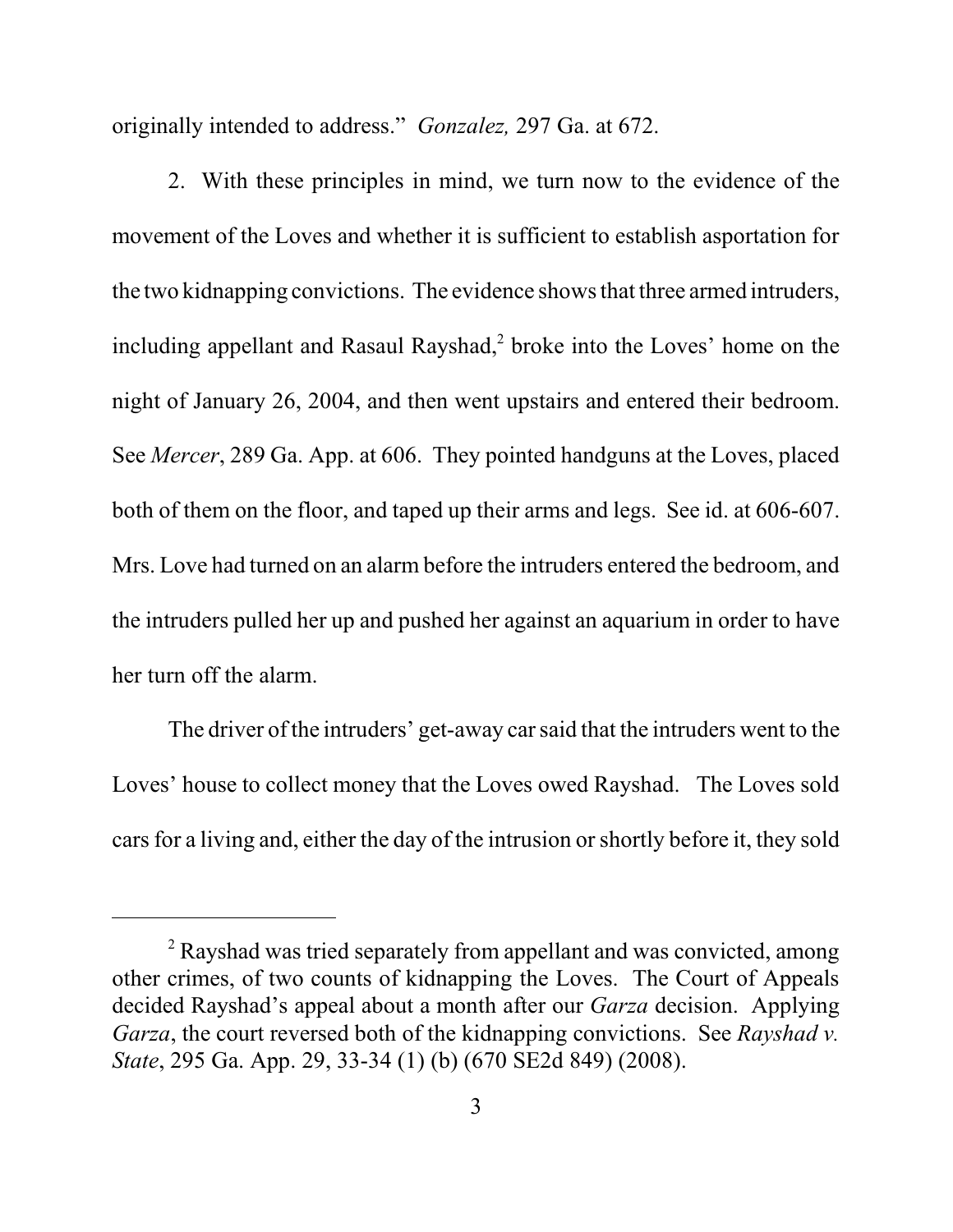a Cadillac for \$5,000 and hid the money under a mattress in their bedroom. According to Mrs. Love, it was not unusual for the couple to have that type of money in the house. At some point during the home invasion, the intruders asked the Loves "where's the money at," and they demanded to know if the couple had a safe in the house. After Mr. Love told them that there was a safe in the house, one of the intruders left the bedroom and attempted to find it. When he could not, an intruder threatened to kill Mrs. Love. She then told them that the safe was in a closet on the other side of the bathroom that adjoined the couple's bedroom, and she volunteered to show it to them. She also told them that the safe only had documents in it. Appellant then dragged Mrs. Love 25 to 30 feet to the safe. Finding no money in the safe, appellant dragged Mrs. Love back to the bedroom where Mr. Love and the other intruders were located. At some point, either Mr. or Mrs. Love told the intruders about the money under the mattress, which they took. The record is silent on exactly when the money was taken.<sup>3</sup> Mr. Love, however, testified that the intruders only left after

<sup>&</sup>lt;sup>3</sup> In Rayshad's appeal, the Court of Appeals said that the evidence at his separate trial showed that, after Mrs. Love was dragged to the safe and back to the bedroom, she told the intruders about the money under the mattress, which they then took and left the house. See *Rayshad*, 295 Ga. at 30.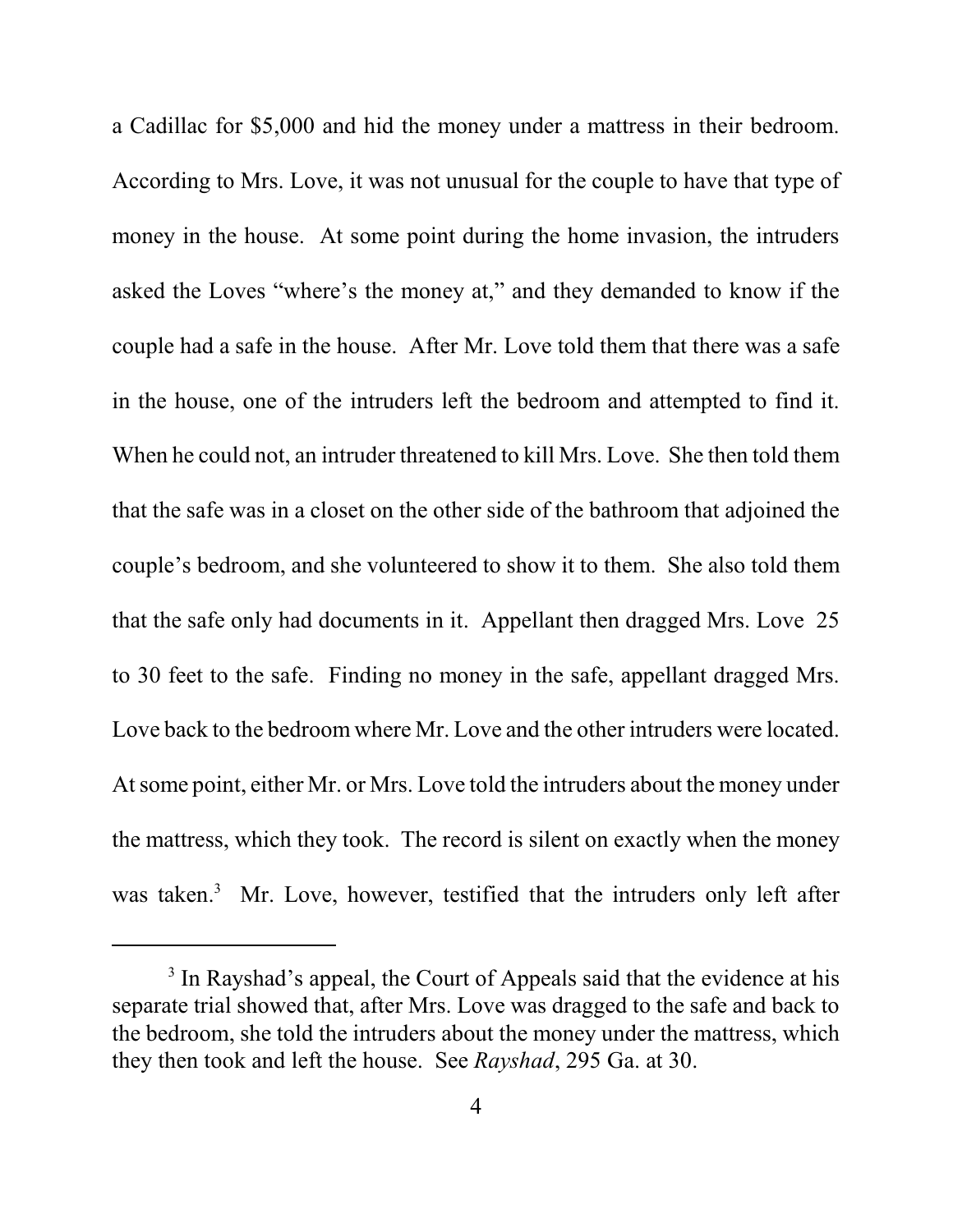dragging Mrs. Love back to the bedroom from the safe.

(a) We turn first to whether the movement of Mr. Love, which consisted only of moving him from a standing position to the floor, was sufficient to constitute asportation. Mr. Love's movement, which took place soon after the intruders entered the couple's bedroom, was of an extremely short duration and occurred during the ongoing armed robbery. Moreover, this movement did not present "a significant danger to the victim independent of the danger posed" by the armed robbery, during which the intruders were constantly pointing their handguns at the Loves, and did not serve "to substantially isolate the victim from protection or rescue." *Gonzalez,* 297 Ga. at 672. Accordingly, this movement did not constitute the asportation necessaryto support appellant's conviction for kidnapping Mr. Love. See id. at 673-674 (holding that the act of pulling victim by the hair as she was trying to exit the door of an apartment and throwing her against a wall was insufficient to establish asportation; the movement was of minimal duration, occurred during the commission of and as an inherent part of the crimes of aggravated assault and family violence battery, and did not present a significant danger to the victim that was independent of family violence battery); *Garza*, 284 Ga. at 703-704 (2) (concluding that the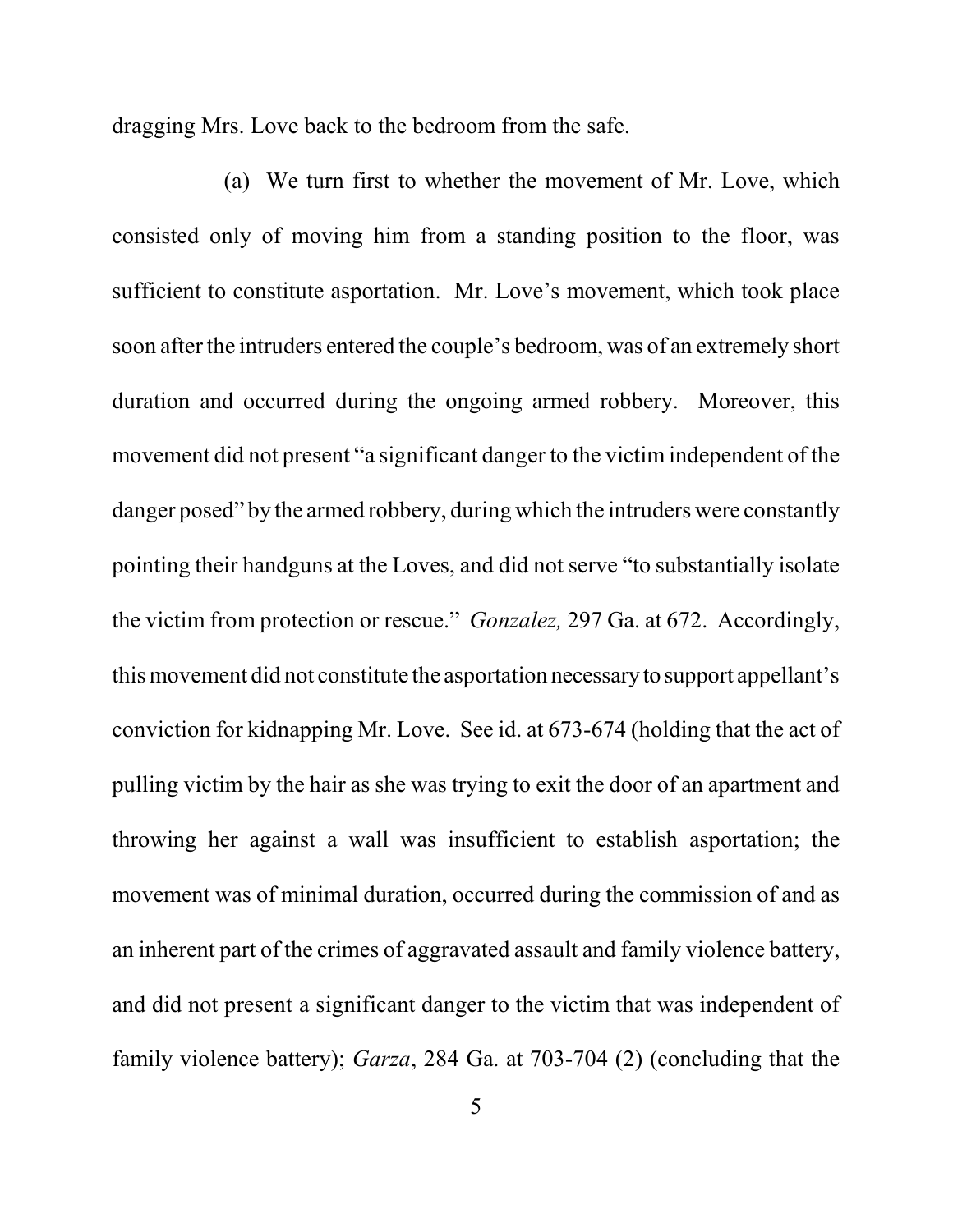movement of one victim from a standing position to the floor and then to a chair was insufficient to establish asportation); id. at 701 (citing to the decision of the Court of Appeals in *Mercer* and noting with approval that many other jurisdictions would view the facts supporting Mercer's conviction for kidnapping Mr. Love as "not sufficient to sustain a kidnapping conviction").

(b) With regard to Mrs. Love, the record shows that there were several movements of her that are insufficient to establish asportation, largely for the same reasons that the evidence was insufficient to establish asportation regarding Mr. Love. Those movements include the intruders placing Mrs. Love on the floor and then pulling her up and pushing her against an aquarium in order to have her turn off the house alarm. Her movement to the safe and back to the bedroomis stronger evidence of asportation, but nevertheless insufficient. First, that movement was of short duration. See *Levin v. Morales*, 295 Ga. 781, 783 (764 SE2d 145) (2014) (describing movements from a bedroom in a "small duplex apartment" to various places, including to the living room, the back door, the kitchen, and the bathroom, each time going back to the bedroom, as "of a short duration"); *Peoples*, 295 Ga. at 46 (1) (b), 49-50 (2) (concluding that the movement of a victim from the front door to a bathroom that was down a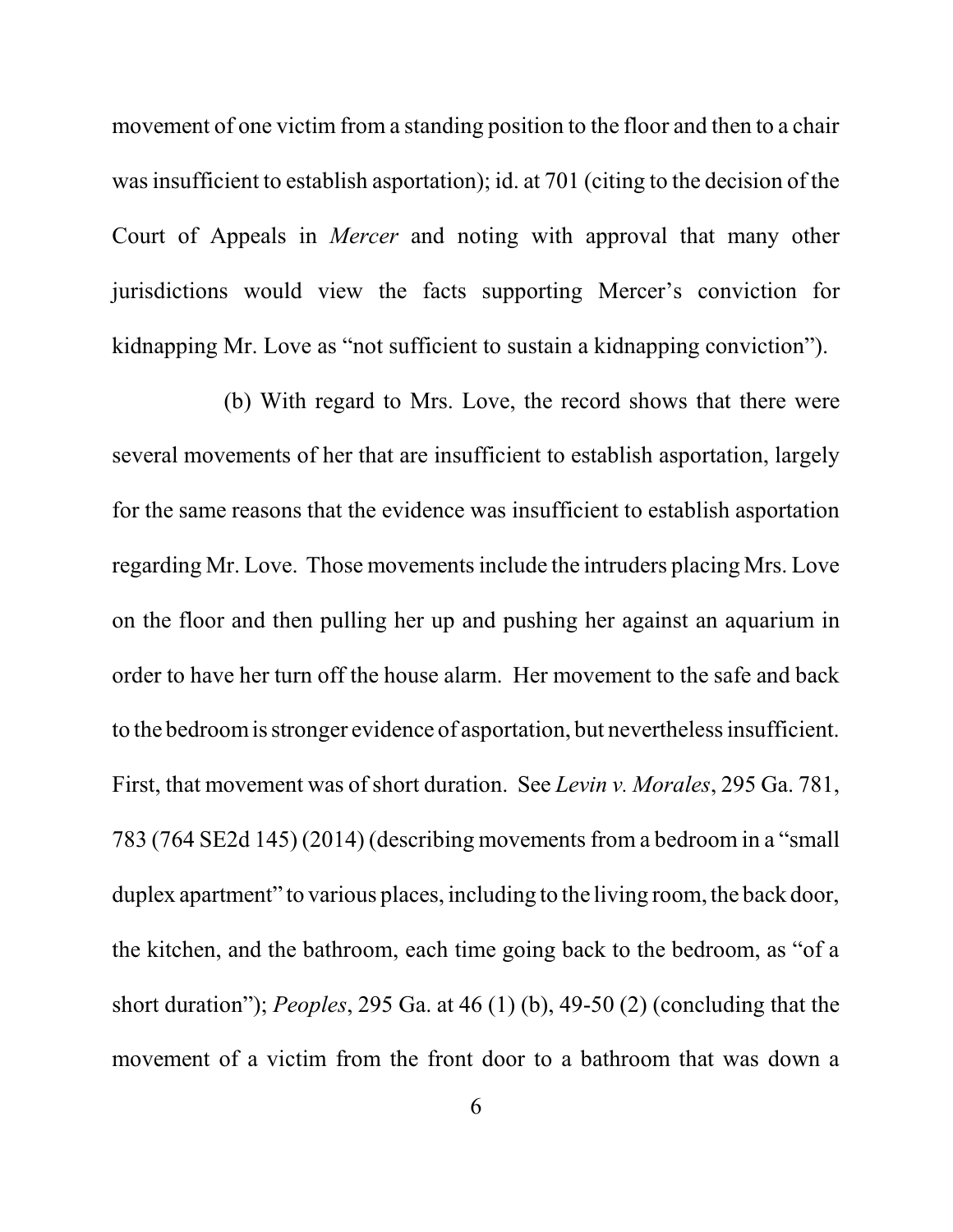hallway was of short duration); *Henderson v. State*, 285 Ga. 240, 244-245 (5) (675 SE2d 28) (2009) (saying that "the movement of the victims from one room to another within the duplex was of minimal duration"); *Garza*, 284 Ga. at 704 (3) (describing both the movement of a victim from one room in a house to an adjoining bedroomand then another movement of that victimfromthat bedroom down a hallway and back to the bedroom as of "short duration").

Moreover, the second element of the *Garza* test – whether the movement occurred while other crimes were in progress – does not support a finding of asportation. We have held that this element supports asportation when the offenses occur either before or after the movement of the victim. See *Upton v. Hardeman*, 291 Ga. 720, 721, n. 4 (732 SE2d 425) (2012) (explaining that the second prong of the test supported asportation because the crimes occurred before and after the movement of the victim, but not during her movement); *Williams v. State*, 291 Ga. 501, 503-504 (1) (b) (732 SE2d 47) (2012) ("The evidence, however, shows a *demarcation* between the aggravated battery offense . . . and the movement of the victim. The victim was beaten before and after he was moved by his attackers, first inside his trailer and later at the brick wall behind the doctor's office, but there is no indication of an aggravated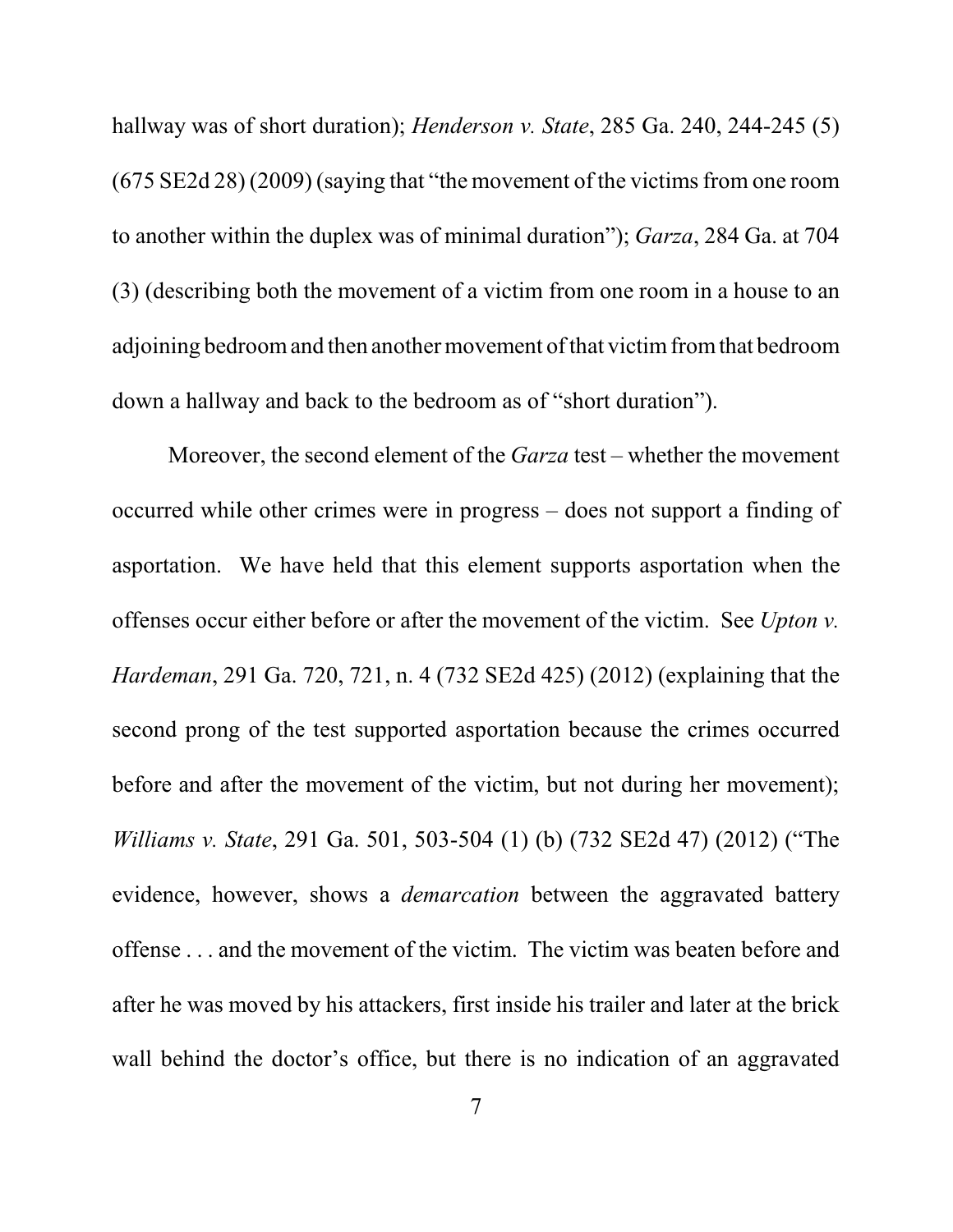battery occurring while he was being moved between the two locations." (emphasis supplied)). On the other hand, when the movement occurs during the commission of another crime, we have concluded that this asportation factor is not satisfied. See *Gonzalez*, 297 Ga. at 674 (holding that the second factor did not support a finding of asportation because the movement of the victim by grabbing her hair and throwing her against a wall or door as she tried to leave her apartment was part of "one violent event" and occurred during the commission of an aggravated assault and family violence battery); *Sellars v. Evans*, 293 Ga. 346, 347-348 (745 SE2d 643) (2013) (holding that, because the victim was being beaten during her movement from the inside to the outside of a house, the movement occurred during the commission of the aggravated assault and did not support a finding of asportation); *Brown v. State*, 288 Ga. 902, 905 (3) (708 SE2d 294) (2011) (holding that the movement of the victim by car and on foot to a place where he was robbed and shot occurred during the course of those crimes and did not support asportation).

Here, there is no evidence that the armed robbery was completed before Mrs. Love was moved to the safe and back to the bedroom. In fact, nothing of value was in the safe, and Mr. Love testified that the intruders did not leave until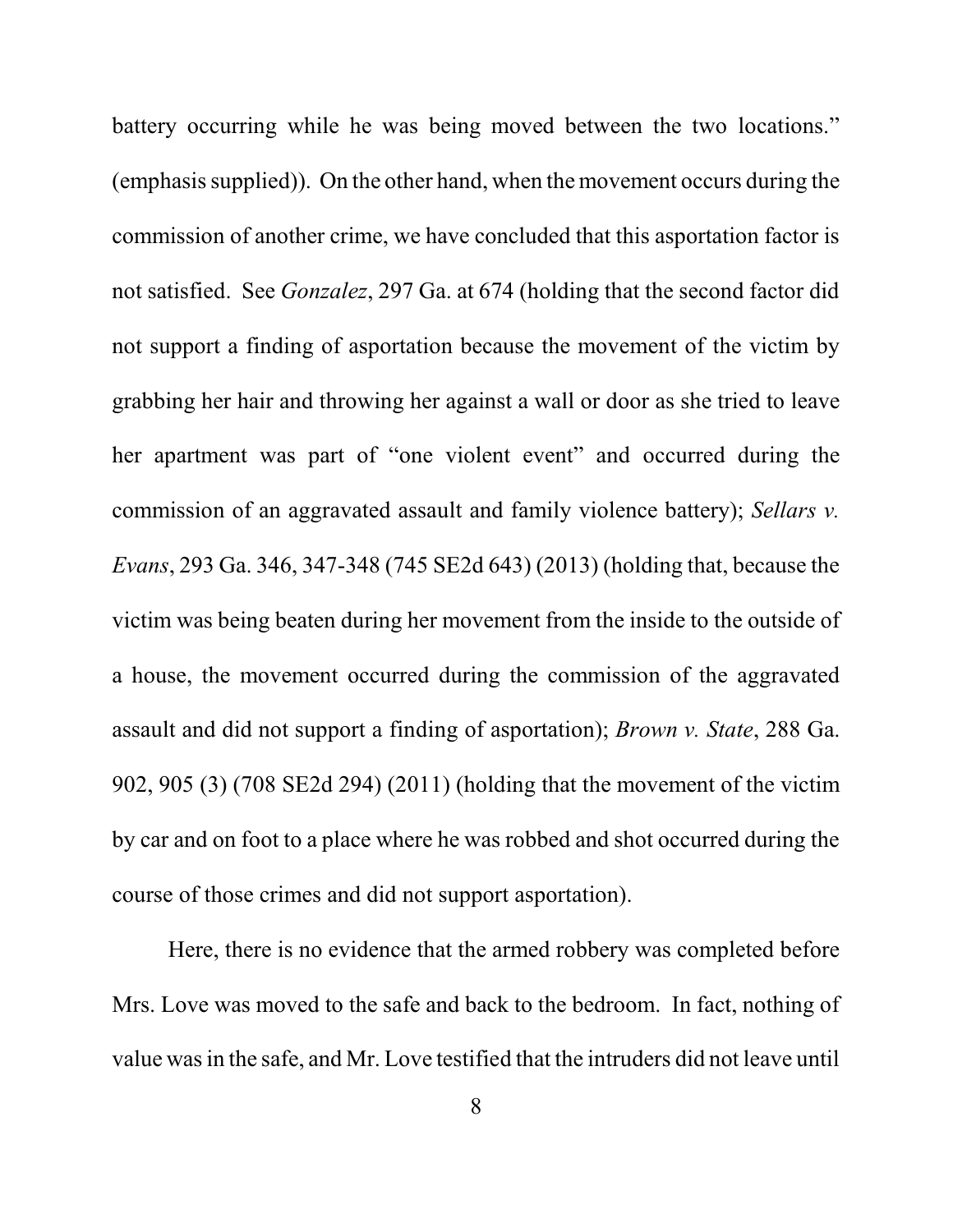some point after Mrs. Love was back in the bedroom, making it likely that the intruders took the \$5,000 after moving Mrs. Love. Moreover, the record does not show whether, on the one hand, there was a demarcation between that movement and a subsequent taking of the money or whether, on the other hand, the taking of the money occurred immediately after the movement, such that the intruders' threats to kill the Loves, their demands for money, and their movement of Mrs. Love in an attempt to discover money were all part of one violent event that led to the taking of the money. In any event, because the record does not show that the movement occurred before or after the robbery, we cannot weigh this factor in favor of asportation.

Finally, although the movement may not have been an inherent part of either the aggravated assaults or armed robbery, the fourth *Garza* factor does not support asportation. In this regard, when appellant dragged Mrs. Love from the bedroom to the safe and then back to the bedroom, it cannot reasonably be said that the movement placed her in more danger than if she had stayed in the bedroom. There, she faced three armed intruders who were demanding money and saying things like, if "you don't tell me where the motherf---ing safe at, I'm gonna blow her brains out; you better tell me where the motherf---ing safe is;